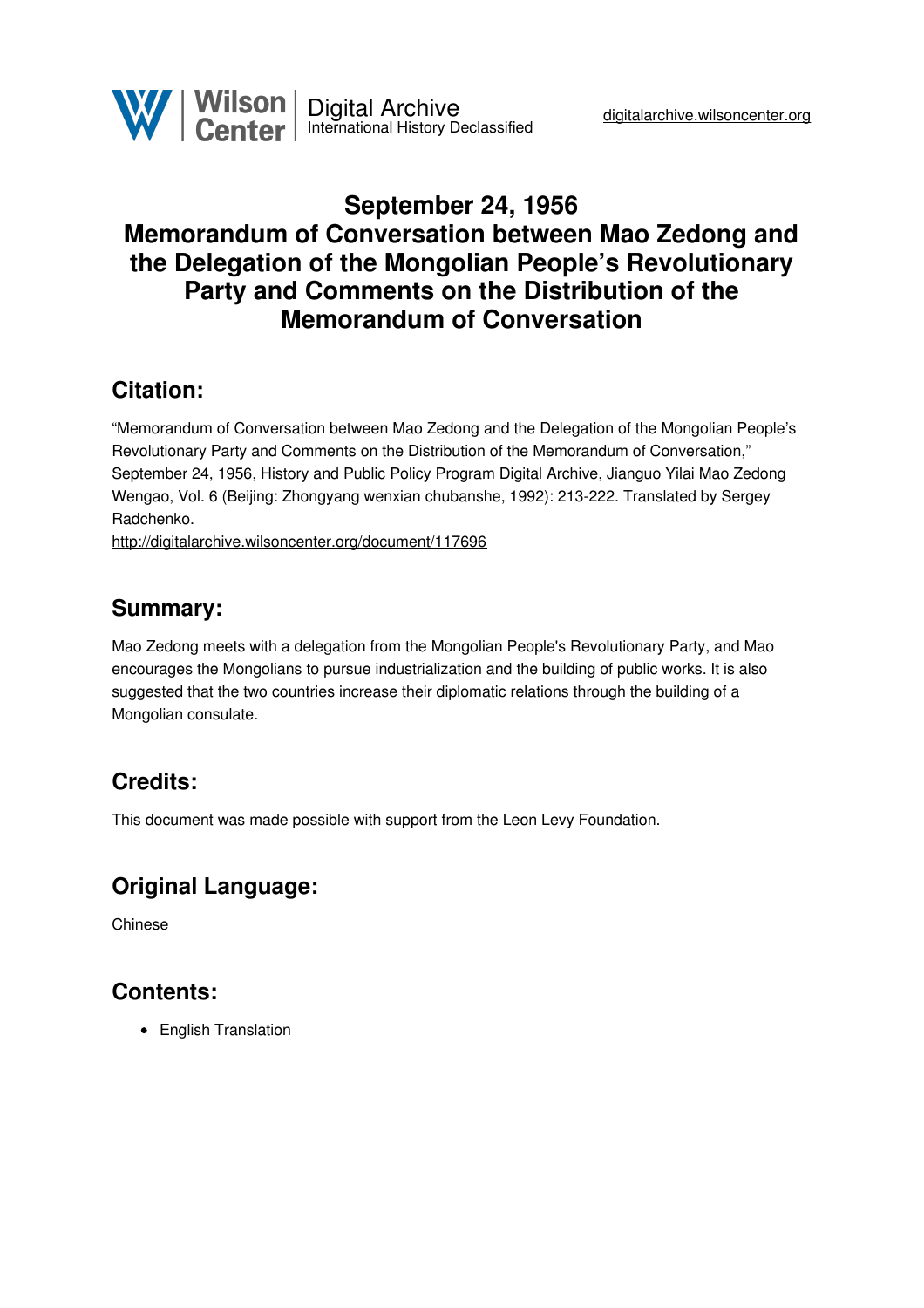One. Memorandum of Conversation.

Date: 24 September 1956

Participants:

Mongolian side: [MPR First Secretary Jebtsun] Damba [Khutukhtu] (head of the delegation), [MPR Foreign Minister Munkh-Orgil] Tsend, [MPR Head of State Punsalmaaqiyn] Ochirbat (Ambassador), Hashengangbai, Tserevsamba;

Chinese side: Chairman Mao Zedong, [CCP CC Secretariat] Wang Jiaxiang.

Chairman Mao [Chairman]: You got tired over these few days, didn't you?

Damba [Da]: No, we are not tired, we are very comfortable.

Chairman: Mongolian comrades are good comrades, good friends. You are a friendly nation, a friendly party!

(Chairman sends regards to Comrade Tsedenbal)

Da: He is very well, he and Comrade [Jamtsarangiyn] Sambuu send their regards to you.

Chairman: Thank you. Please give them regards on my behalf.

Da: Thank you. We appreciate your aid to us.

Chairman: No, you should not say so! China is a big country, it is our duty, and it is your right. I always hear you talk this way, and at the same time I see documents worded this way, and my heart feels uneasy. We should do our duty, because our ancestors exploited you for three hundred years, oppressed you, they ran up quite a debt; therefore, today we want to repay these debts. In the past our national minorities were also oppressed this way, and we also want to repay our debts to them—this is our duty. One million two hundred thousand of our Tibetan population are actually in Lhasa, another million are scattered across Qinghai, Yunnan, Sichuan, Gansu, and other places. How is the religious situation in Mongolia? Are there many lamas? What is the general population?

Da: There used to be many, but there are extremely few now. In the early period of the revolution some lamas did bad things, and they were dealt with. Some have engaged in labor and other work. There are still a small number of lamas. Our country's general population is 800,000.

Chairman: How is the development of industry and agriculture in Mongolia?

Da: Before the revolution we were a very backward nation, but during the revolutionary era, owing to enthusiastic help from the Soviet Union, our people have attained good development in the spheres of industry, animal husbandry, culture, and education.

Chairman: And Mongolian agriculture developed as well?

Da: We only began to develop agriculture this year.

Chairman: Is there enough water?

Da: In our country water is scarce.

Chairman: How about rainfall?

Da: In an average year, we have 120 to 300 millimeters of rain (of these, 300 millimeters fall in the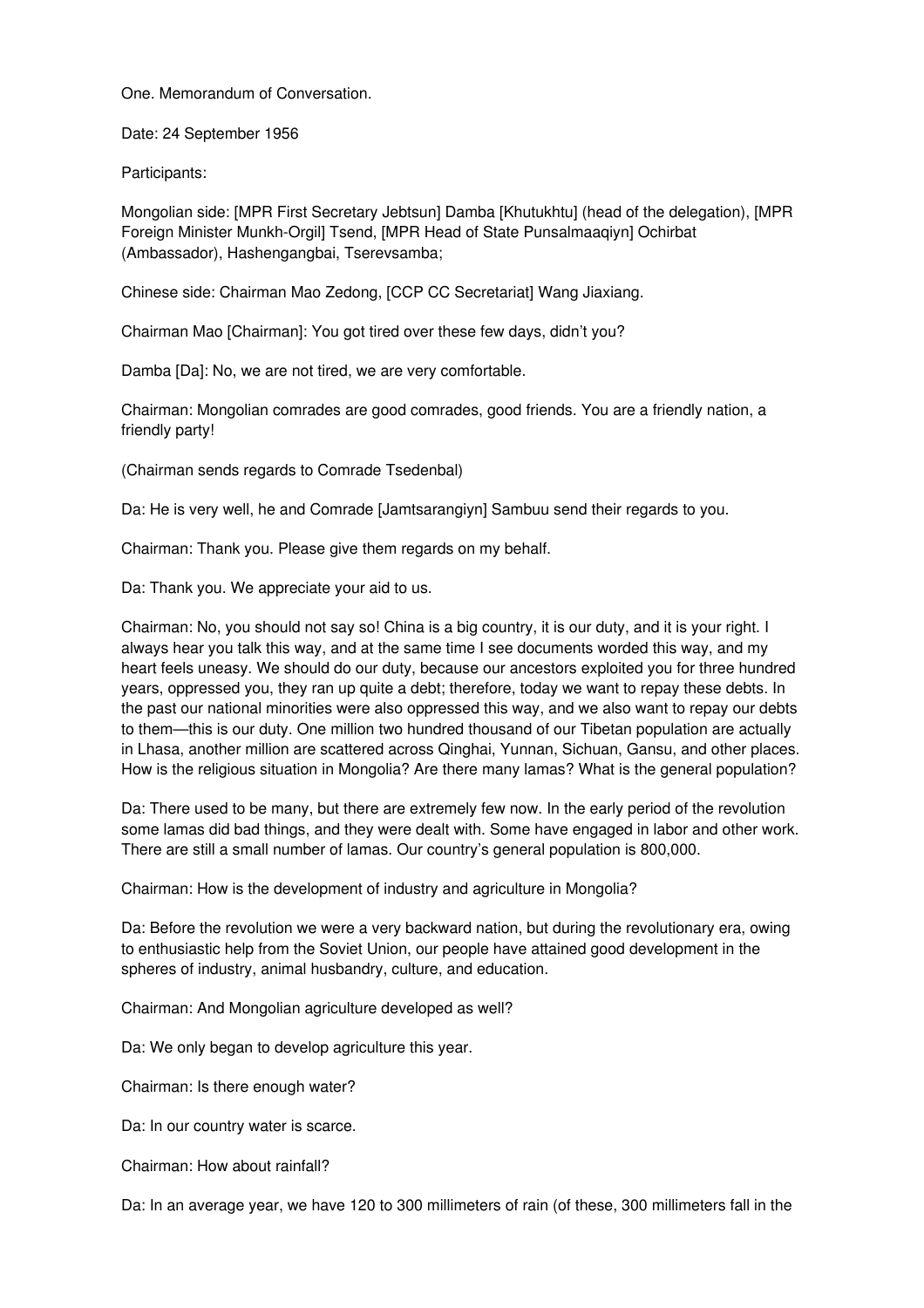forest belt, and the desert belt has 120 millimeters).

Chairman: What about drilling wells?

Da: In the desert belt, it is difficult to drill wells.

Chairman: In this case, create some reservoirs, store up water, and use it when needed—why don't you try it this way?

Da: This would be difficult in the desert region—water does not stay and quickly seeps into the ground.

Chairman: What big rivers do you have on your territory?

Da: Selenge, Onon, Herlen, etc.

Chairman: Which ones flow in the northwestern direction?

Da: Onon and Herlen.

Chairman: Where did Mongolian history and culture develop?

Da: In the region of the Onon and Herlen rivers.

Chairman: Can't you construct dams, reservoirs, drainage, etc. on these rivers?

Da: The people and all of us urgently demand to have it done so, but we do not have enough strength.

Chairman: We also have some difficulties now. But in a few years we will help you in this regard.

Da: Thank you.

Chairman: This year Hebei suffered from flooding, thirty million mu<sup>[1]</sup> of agricultural land were devastated by water. In China, hydraulic engineering work did not develop greatly until now; another ten years will pass before [this problem] can be resolved. But in this regard we will help you; you need not wait ten years.

Da: Last year you gave us a lot of aid, [you] sent thirteen thousand workers and technicians, and this gave an impetus to industrial and other construction. In addition, this year [you] gave [us] a grant of one hundred and sixty million rubles. Therefore, the Mongolian people feel elated.

Chairman: No, no. I already said it before: it is our duty. These numbers are too small. When you raise this I feel ashamed.

Da: Connecting the two [railroad] lines had a great effect on our country's development.

Chairman: How is Mongolian agriculture now?

Da: Now, compared with the past, it has developed somewhat; but due to the lack of manpower, large tracts of land have not yet been opened up for cultivation.

Chairman: This is not good. Uncultivated land should be opened up. Have you settled down?

Da: Settling down would be very advantageous for our agriculture and animal husbandry, but [we] have not yet settled.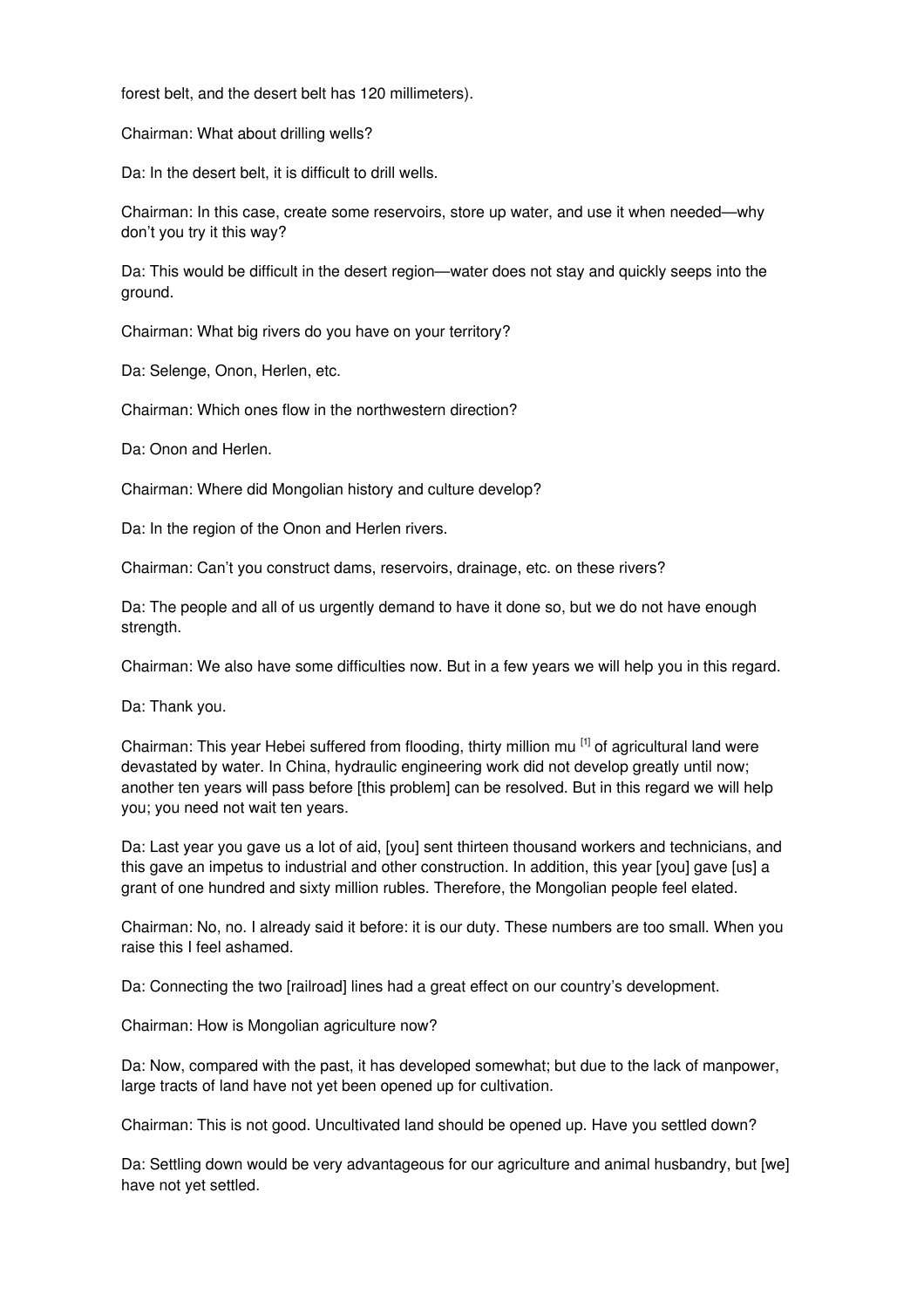Chairman: This cannot be accomplished at once, but has to be done gradually, because grass is limited in any one place. In our country there are provinces with a similar situation. With settling down, one can grow vegetables and cultivate crops. This way the population can increase.

Da: Right! (Pointing to Tsend) He is responsible for the National Planning Committee. These suggestions of yours are of great help to our future planning work.

Chairman: Develop agriculture and animal husbandry; first of all one should develop hydraulic engineering work, and this includes dams, reservoirs, drainage, etc. On the other hand, pastures are very important; for your future, "grass is oil." You should cultivate pastures, using the deep plough method; this way the grass will grow tall and there will be much more of it. This will create conditions for you to settle down.

Da: That's right! We attach importance to your words.

Chairman: You can start some hydraulic engineering work early. This aspect includes geological prospecting work, physical resources, etc. Financial resources are not that important. Manpower is the most important, most critical. You should first do the most pressing, most needed work. For example, you fixed up a modern highway from Ulaanbaatar to the country's western border, but you use it very rarely. This is unnecessary.

Da: Only seven years have passed since the establishment of the People's Republic of China. Before that time the people of our two countries did not have much contact. Thirty-five years have passed since our revolution, but because our country was very backward, we have not been able to develop well in these thirty-five years (although we have had successes). Therefore, one can say that industry and agriculture in our country have not developed well.

Chairman: You should be self-sufficient.

Da: Currently we cannot manufacture many everyday products.

Chairman: This is not good. [You] should expand this aspect of industry.

Da: Japanese imperialism's invasion of our country also influenced development in this regard.

Chairman: How many troops do you still have?

Da: About one division.

Chairman: That's enough. Now you do not have enemies around you.

Da: We are right now training demobilized soldiers from these troops to become drivers, construction workers, etc.

Chairman: This is good. This is a production army! Then, how is the written language?

Da: Now we are using new (Russian) letters; all adults are literate.

Chairman: Very good. Inner Mongolia is now doing the same thing.

Da: That is what they say. With regard to the written language, we can help Inner Mongolia.

Chairman: Right. It must be done this way. Do you have direct links with Inner Mongolia?

Da: We do not have direct links now. We only have links through the Central [Committee].

Chairman: Shouldn't there be direct relations?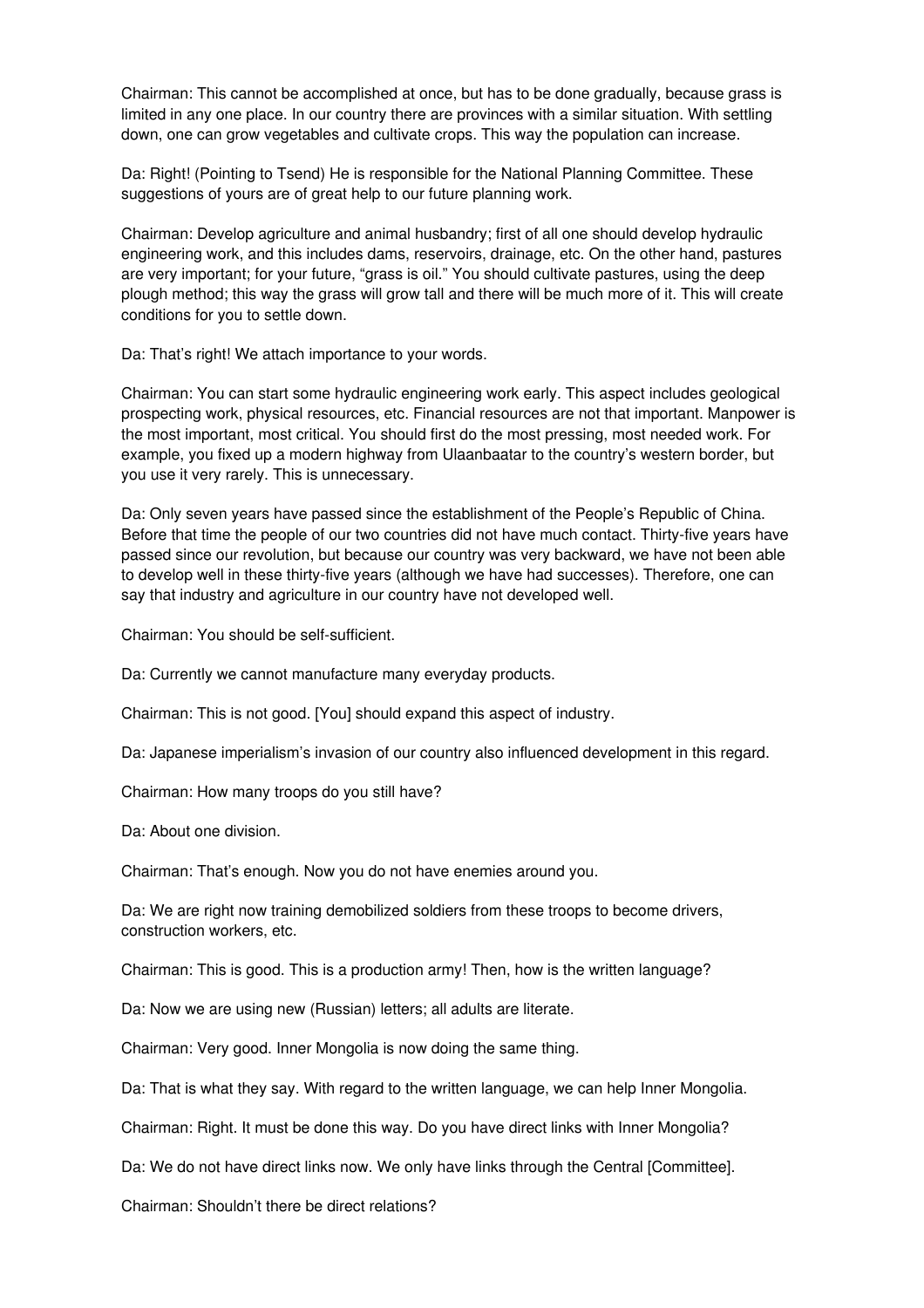Da: There must be direct relations, but we did not go through formalities.

Chairman: You can do so. You can establish your consulate in Inner Mongolia. If you do so, you will not have any costs! You can take several people from your embassy and send them there, this would do. The Soviet Union does this. They have consulates at Tianjin, Shanghai, Shenyang, Guangzhou, etc. However, I am only speaking about the aforementioned things as a private individual, perhaps [I am] incorrect, because I have not consulted with the government and responsible people at the Foreign Ministry. By the same token, you also have not consulted with your government. But I think these things can be achieved.

Da: Thank you! We never even gave a thought to the historical "debt." We only want to thank you.

Chairman: No! One must pay debts—we repay debts incurred by our ancestors. You, the Mongolian nation, are the third nation. The first nation were the Xiongnu. They settled in Xinjiang and the northern part of Huanghe, and some had crossed the Huanghe. The second nationality was the Tujue. They seized Armenia, Bulgaria, Yugoslavia, Egypt, Greece, and some other nations, and founded a big empire. But that nation was subsequently defeated by the Mongolian nation. Therefore Mongolia is the third nation. Until now we have not clarified the origin of your ancestors. Is it in Siberia?

Ochirbat: Ah! That is what they say!

Chairman: Siberia used to have the Gaoche [Tall Cart] nationality, it is said that they all sat upon great tall carts. Are the Gaoche nationality your ancestors?

Da: Old people say that when ancestors moved their homes, they used tall carts to move all their things.

Chairman: Do you have records of this?

Da: As for the records prior to the 12th century, we have none now; we have records after the 13th century. The Soviet Union is helping us with work in this regard. Mongolia's pre-13th century history is intimately related to Chinese history; therefore, in the future we will possibly need to conduct joint research with you in this regard.

Chairman: Very good. Today we talked about many things related to history.

Da: Our prospects are very bright, because we have fraternal aid from the Soviet Union and China. From now on, we will work even harder and more diligently.

Chairman: You should develop well.

Da: I again express our sincere gratitude. Your aid to us is great fraternal aid. We cannot look upon it as a "debt."

Chairman: But we think this way. We have equal coexistence with all countries. In the past, we oppressed you, therefore now we want to admit our mistake. We not only do it so with you but with all national minorities inside the country. In the past, we oppressed them; therefore, if we now do not admit our mistakes, we cannot root out Great Han nationalist thinking and implement [principles of] equality of nationalities. This is [our] basis, not pretty words. Isn't that so? In the past we oppressed you, but now you do not even have a word of complaint. The aid we are giving you is small. It is repayment of debt and not aid. Only this way can we attain mutual trust. You say "aid" this is also good; when you say so, you also express equality.

Da: We express gratitude for your aid, which you have given and will give to us. The Chinese and Mongolian working people have always been friends; things done by the reactionary classes are a different matter.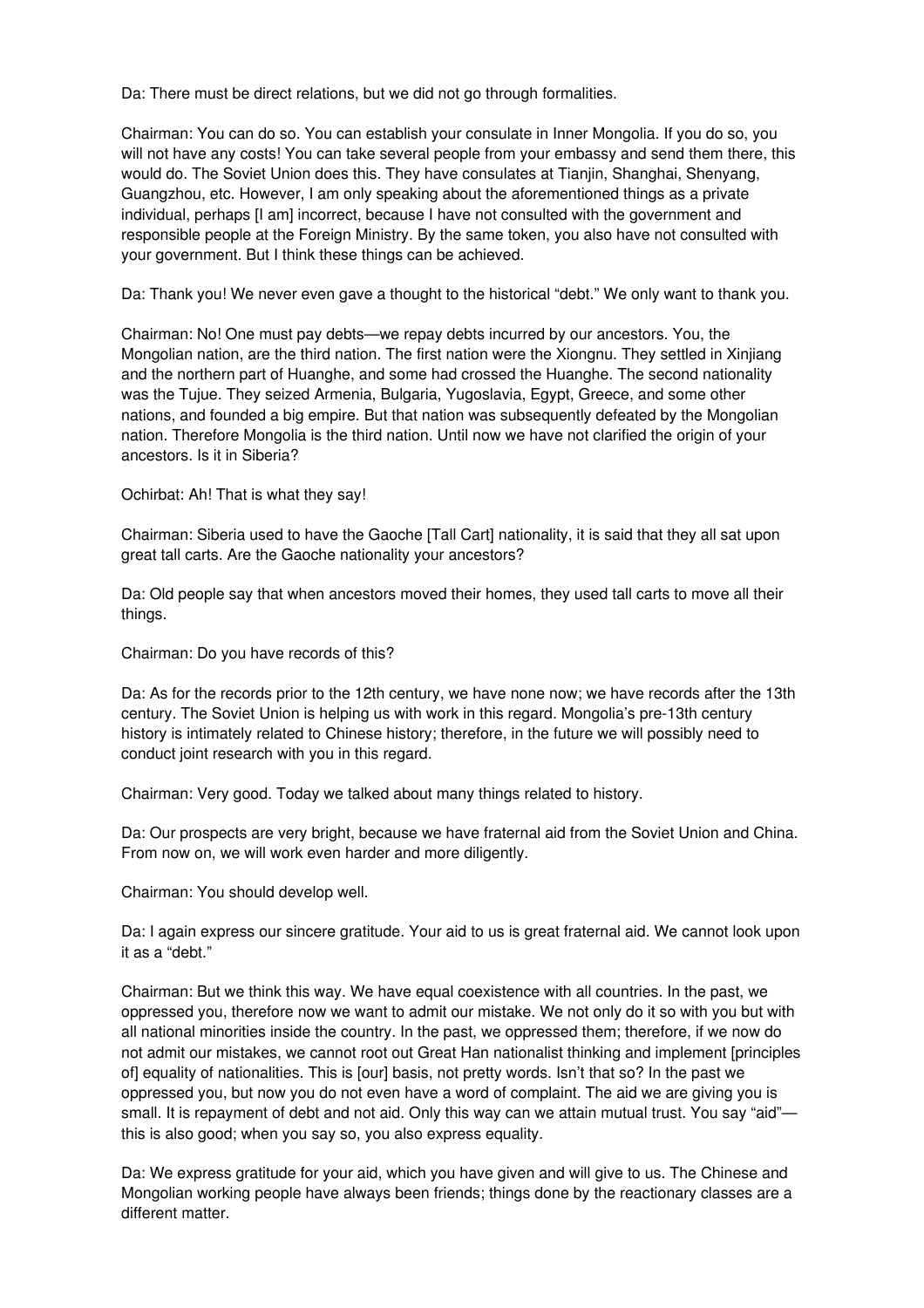Chairman: Some Chinese workers have gone to Mongolia. You should carry out propaganda work with them so that they do not commit the error of Great Han nationalist thinking, so that they do not ride roughshod over you [chengwang chengba]. If the Chinese workers or laborers there commit mistakes, you should make this known to us.

Da: The majority of the people are very good, though a small number of people sometimes make mistakes, but not intentionally. At the same time, everybody might have some shortcomings.

Chairman: You should educate them; if anyone commits grave mistakes, they should be punished in accordance with the law. You should take the attitude of hosts and educate them.

Da: Among Chinese workers there, there are two hundred party members, and they lead the others to do good work.

Chairman: Good! How many workers are there altogether?

Da: 13,000 people, counting the family members. Of the former overseas Chinese, a part returned to the homeland, now only 45,000 people remain; but these people are all old.

Chairman: Are the Mongolian people directing them?

Tsend: Yes! The Mongolian people direct them with the attitude of hosts in their own country.

Chairman: Are there any carpenters among the Chinese workers?

Da: Yes. There are also brickmakers and all other professions.

Chairman: Do you let them train Mongolian apprentices?

Da: They certainly train apprentices!

Chairman: Later, with regard to agriculture, we may use our manpower to aid you. The number may be one hundred thousand, or it can be two hundred thousand; it can even reach three hundred thousand. Of these, some people could also help you with animal husbandry.

Da: Right, but beforehand we should fully complete preparatory work and planning work. Otherwise, after we receive these people, we will have difficulties in housing and other aspects.

Chairman: Right! You should gradually carry out this work. You have 800,000 people, therefore you can develop agriculture and begin hydraulic engineering.

Da: We have more than 52,000 workers.

Chairman: 52,000 workers out of a population of eight hundred thousand—this number cannot be considered small. Do they use machines?

Da: They use semi-automatic machinery.

Chairman: Do they have automation?

Da: They do not.

Chairman: Then you can install some in the future. On this question, we can have a talk in the future.

Da: Owing to your aid, we now have a match factory and a porcelain factory, but boxes for matches, etc. are still made by hand.